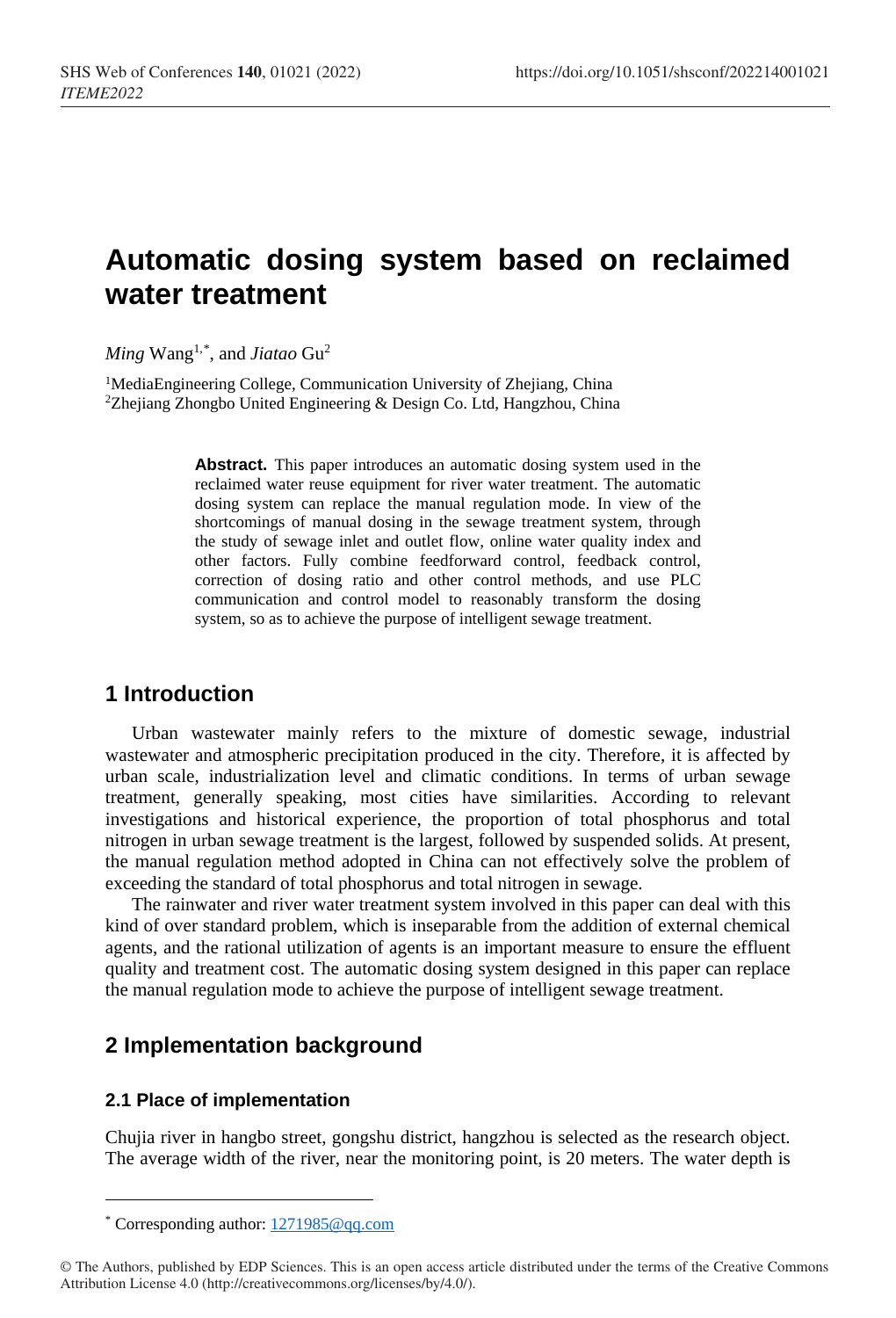about 2 meters, and the river velocity is slow, with an average of 0.2 M/S. In recent years, with the rapid development of industry and population in urban areas, the water pollution of urban rivers is becoming more and more serious. Due to various reasons, the urban river water is in a closed slow flow state with static or poor fluidity. It has the characteristics of small watershed area, easy pollution and poor self purification capacity. The water body is easy to show eutrophication, resulting in the black and smelly water body, which seriously affects the natural environment.

# **2.2 Equipment purification method**

The river water and rainwater treatment system is mainly composed of five parts: sand filter box, carbon filter box, disinfection room, equipment room, intermediate water tank and water storage room. The river water and rainwater enter the sand filter box for the first filtration, then the intermediate water tank is used to store water and observe the liquid level of the intermediate water tank, and then transported to the carbon filter box for the second filtration and adsorption treatment. Finally, they enter the water storage room after disinfection in the disinfection room. The equipment room is used to place various electrical components and dosing tanks installed in the device. The dosing port is connected with the dosing tank, which is convenient to add chemicals for purifying water quality to the dosing tank through the dosing port. The focus of this paper is the automatic dosing system.

# **3 Design of automatic dosing control system**

# **3.1 Overview of system design method**

This paper introduces a set of dosing system, which can be used to add sodium hypochlorite, PAC and other agents in wastewater treatment. The dosing equipment provides a complete set of dosing system devices, equipped with accessories, fasteners, electric control cabinet required for safe, effective and reliable operation, as well as power cables and control cables required in the system, including connecting pipes and valves between equipment and equipment. The dosing system is mainly composed of dosing system, dissolution preparation and dilution system, regulation and control system, etc.

The automatic dosing function is mainly provided by the regulation and control system. The regulation and control system is equipped with industrial Ethernet access the automatic dosing system. The transmission equipment of the automatic control system has manual and automatic status, start and stop status, fault and other conventional working condition status signals. The upper computer control interface is added to realize remote monitoring. The automatic control of the whole process of dilution and dosing of the system reagent solution is realized through PLC, and the parameters can be automatically adjusted according to the waste water flow and water quality. The metering pump can realize the automatic adjustment of dosing. When the system is in PLC control mode, the full-automatic control of dilution, valve switching and dosing of metering pump can be realized according to the set parameters to realize unattended operation. At the same time, it also has the function of local control. It should be noted that local control is the priority control mode.

# **3.2 Control principle of automatic dosing system**

The upper computer control system calculates the set value of reagent dosing by collecting and controlling the front-end sewage flow, the end of online water quality data, and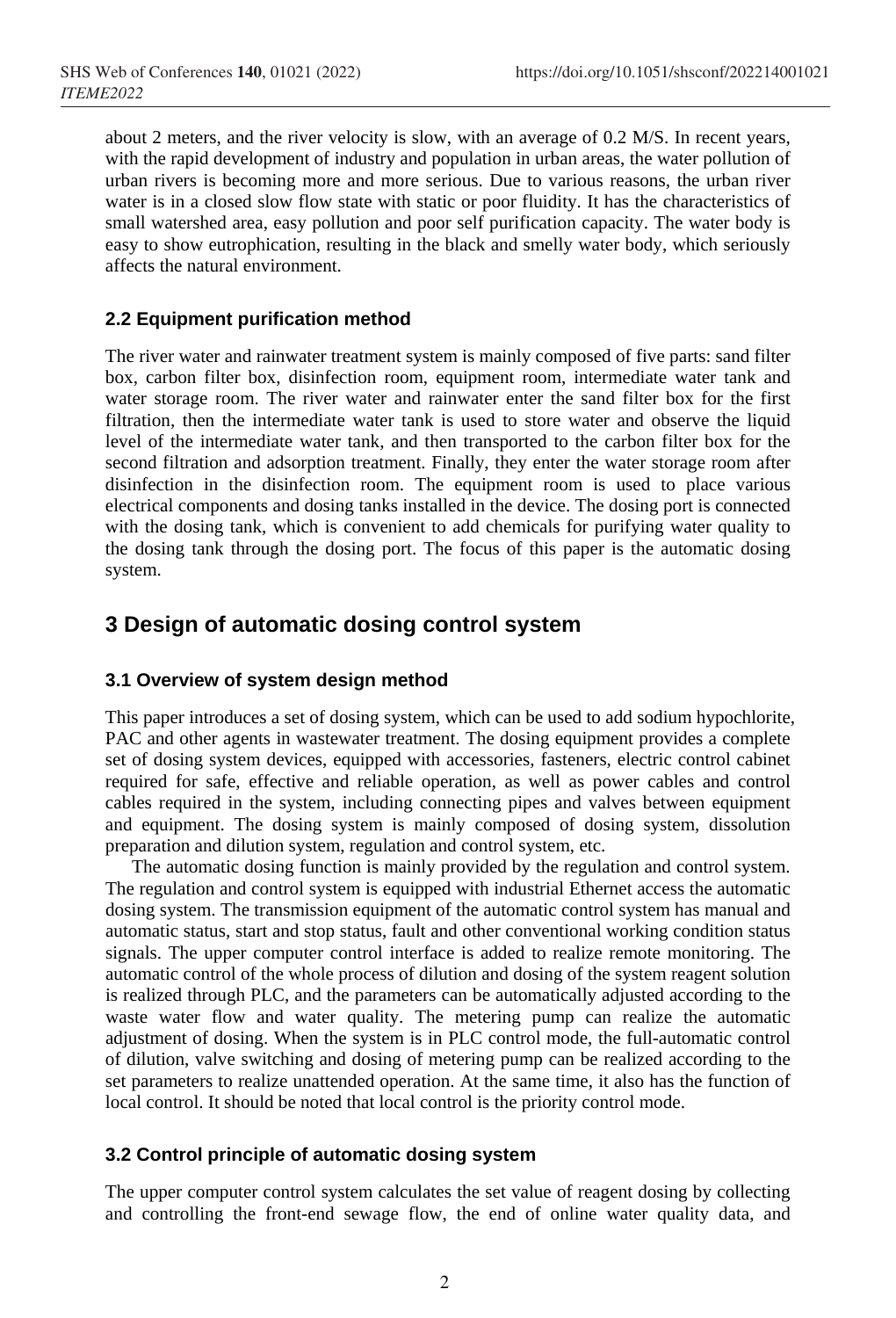automatically or manually setting the correction dosing coefficient, and then feeds back to the dosing diaphragm pump through the PLC system. The diaphragm pump dosing the set reagent by adjusting the frequency of the frequency converter. The detection value of the flowmeter in the dosing pipeline is fed back to the PLC system in real time and uploaded to the upper computer. The central control system compares the actual value of the dosing flowmeter with the dosing set value in real time, and then outputs the signal to the dosing pump frequency converter through the PID control system to adjust the output frequency, so that the actual dosing flow of the dosing diaphragm pump meets the requirements of the set value, That is, the feedback value of the dosing flowmeter tends to be consistent with the set value to realize the automatic control of the dosage. The principle of this system is a complex mechatronics system composed of joint control of multiple systems such as frequency conversion system, communication system and instrument system.

# *3.2.1 Sewage flow feedback control*

Determine the amount of chemicals to be added per KM3 of sewage according to the process requirements and inlet water quality. The inlet flow is controlled by the electromagnetic flowmeter, and the dosage dosing coefficient P1 is set with the inlet pump flow in the process flow or the advanced treatment lift pump flow as the variable of the dosage in different process stages.

# *3.2.2 Effluent quality feedback control*

According to the effluent quality standard, set the stable value of online effluent quality such as TP (total phosphorus) and residual chlorine. This stable value can meet the requirements of reducing reagent waste and avoiding water quality exceeding the standard, that is, the set value of the best effluent quality. Set the water quality feedback coefficient P2 (actual detection value / set value) according to the online actual value and set value of effluent quality.

# *3.2.3 Modified dosing coefficient control*

There are fluctuations and hysteresis in sewage flow feedback and online value feedback of effluent instrument, which is easy to cause low or high effluent index, resulting in reagent waste or insufficient dosing. In addition, during daily operation, the reagent needs to be diluted in a certain proportion according to the process requirements, and a certain adjustment correction coefficient needs to be added. In order to ensure the normal dosing of process agents, the correction coefficient P3 (empirical value / theoretical value) is added.

# *3.2.4 Dosage calculation formula*

According to the three control modes, three different dosing coefficients P1, P2 and P3 are obtained. The final dosing setting value  $Q$  (m3  $/$  h) of the automatic dosing control system is calculated according to the following formula:

$$
Q=Q1 \times P1 \times P2 \times P3 \tag{1}
$$

Where: Q1 represents inflow flow (KM3 / h), P1 represents dosing amount and dosing coefficient (m3 / KM3), P2 represents water quality feedback coefficient, P3 represents correction coefficient.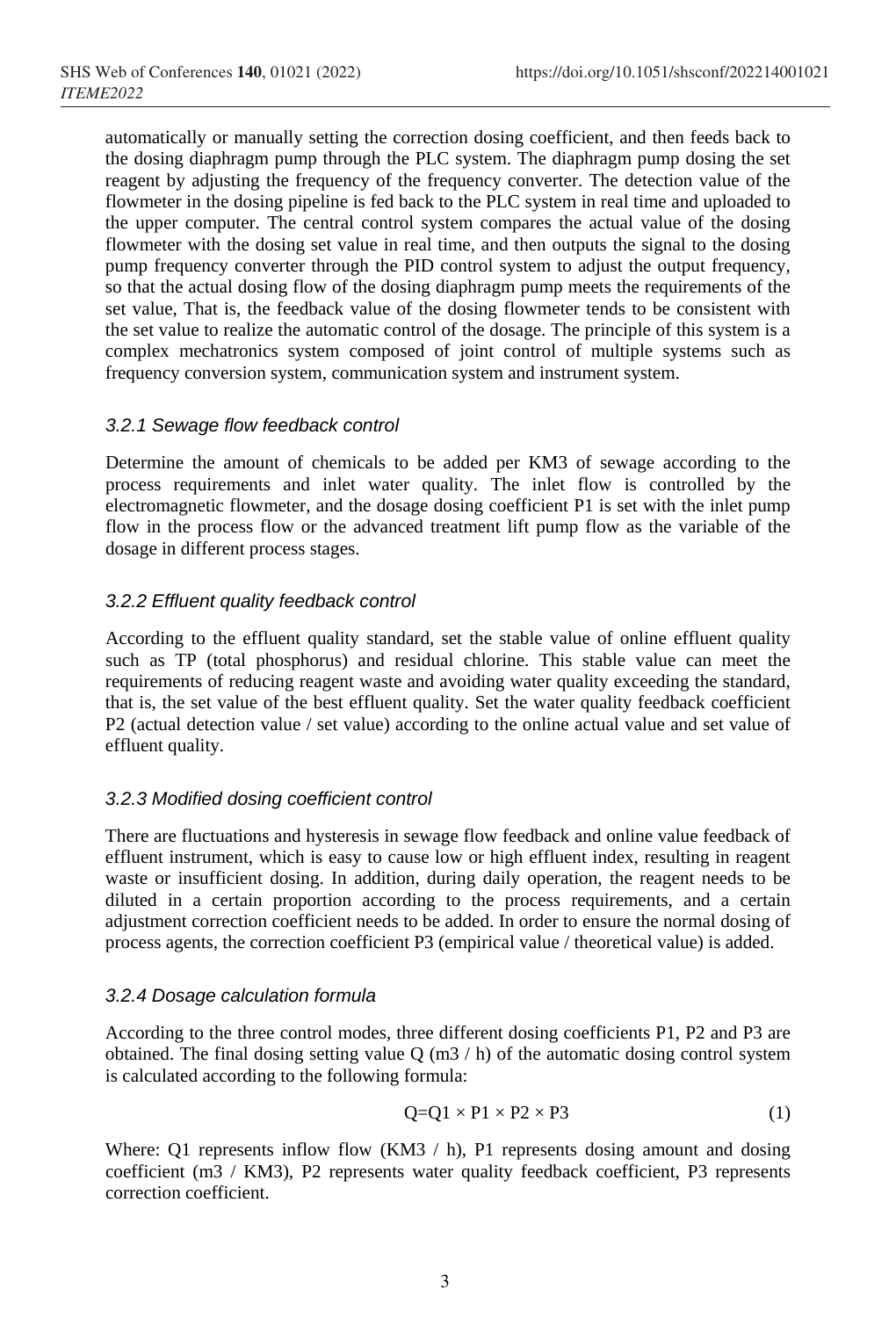# **4 Practical application of automatic dosing control system**

The dosing system is mainly composed of dosing system, dissolution preparation and dilution system, regulation and control system, etc.



**Fig. 1.** The dosing principle of the dosing system.

# **4.1. Dosing system**

Give a signal that the electric medicine valve is opened in place, open the valve and deliver it to the metering pump through the pipeline, and then the metering pump will deliver it to the dosing point. The water inlet pipe equipped with reagent solution is equipped with electric valve to control the water inlet time. The flushing pipeline of metering pump shall be flushed and cleaned when there is blockage in the pipeline. The dosing amount of the metering pump is controlled according to the proportion of water inflow at the dosing point. The opening time of the electric flushing water valve depends on the actual use and it is generally not used. If the dosing is stopped, it is necessary to start the automatic flushing procedure. The dosing principle of the system is shown in Figure 1.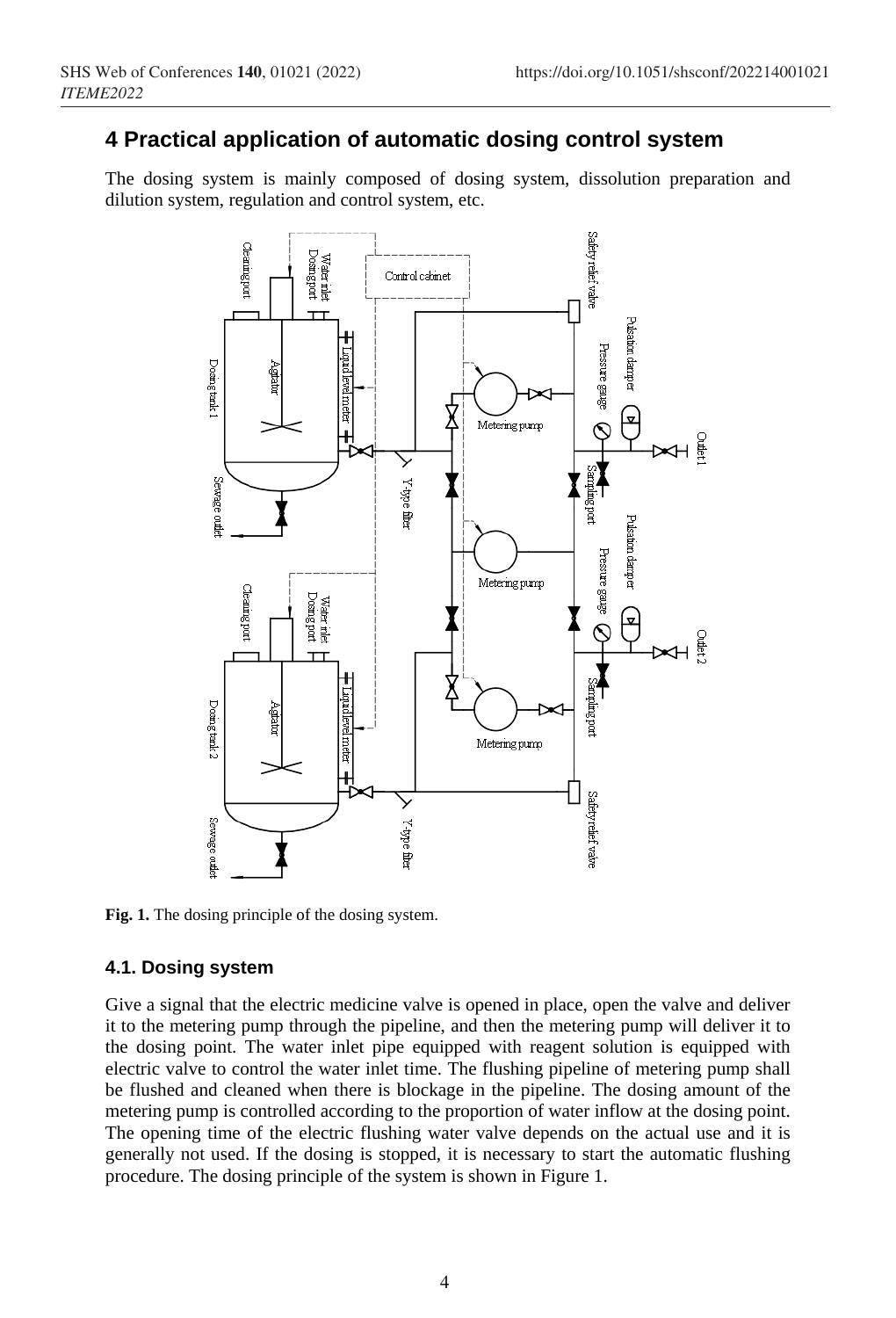#### *4.1.1. Dosing system metering pump*

The metering pump can realize automatic flow regulation when it is connected with an external frequency converter or an electric stroke length regulating device. By receiving the external control signal, the metering pump can adjust the discharge speed by automatically adjusting the speed of the motor under the condition of fixed suction speed, so as to realize the automatic adjustment of the dosing process and ensure the best and sufficient adjustment effect. The metering pump is equipped with double diaphragm damage pressure alarm. The control end of the metering pump is equipped with movable intelligent operation panel and large-size LCD screen for remote automatic stroke adjustment, with 4  $\sim$  20mA signal output function.

The accuracy of the filling pump shall be better than 1% of the rated capacity under the conditions of different pressure. After passing through the equalizer and pressure valve, the flow curve needs to change linearly. When the metering pump operates under load, the noise of the pump shall not be higher than 70 dB, and it should be no abnormal vibration, and should be no leakage at each seal.

The metering pump also needs to be used together with safety valve and pulsation damper.

-Safety valve

Safety vavle is a diaphragm valve, which is an automatic pressure relief device on pressure vessel or pipeline. When the pressure of the protected system exceeds the set pressure, the safety valve opens to discharge to prevent the system pressure from rising. When the system pressure drops to the specified value, the valve will close automatically to ensure the normal operation of the system.

The safety valve works by the spring force. When the system pressure is smaller than the set pressure, the diaphragm closes the pipeline under the action of spring force. When the system pressure is higher than the set pressure, the diaphragm is jacked up, then the pipeline is connected, and the liquid passes through the safety valve.

-Pulsation damper

By means of energy balance, reduce the pulse of the liquid medicine output of the precision metering pump, make the liquid medicine output of the precision metering pump uniform, form an approximate linear fluid characteristic, increase the stability of the feed, and eliminate the damage to the metering pump and system caused by the vibration that may be caused by the pulse.

#### *4.1.2. Electromagnetic flowmeter*

The electromagnetic flowmeter is based on Faraday's law of electromagnetic induction. The measuring tube of the flowmeter is a short non-magnetic alloy tube lined with insulating material. The two electrodes pass through the pipe wall along the direction of pipe diameter and are fixed on the measuring pipe. The electrode head is basically flush with the inner surface of the lining. When the excitation coil is excited by two wave pulses, a working magnetic field with magnetic flux density B will be generated in the direction perpendicular to the axis of the measuring tube. At this time, if the fluid with certain conductivity flows through the measuring tube. The electromotive force E is induced by the cutting magnetic line of force. The electromotive force E is proportional to the magnetic flux density B, and the product of the inner diameter D of the measuring tube and the average flow velocity v. Electromotive force E (flow signal) is detected by the electrode and sent to the converter through cable. After amplifying the flow signal, the converter can display the fluid flow, and can output pulse, analog current and other signals for flow control and regulation.

$$
E=KBdv
$$
 (2)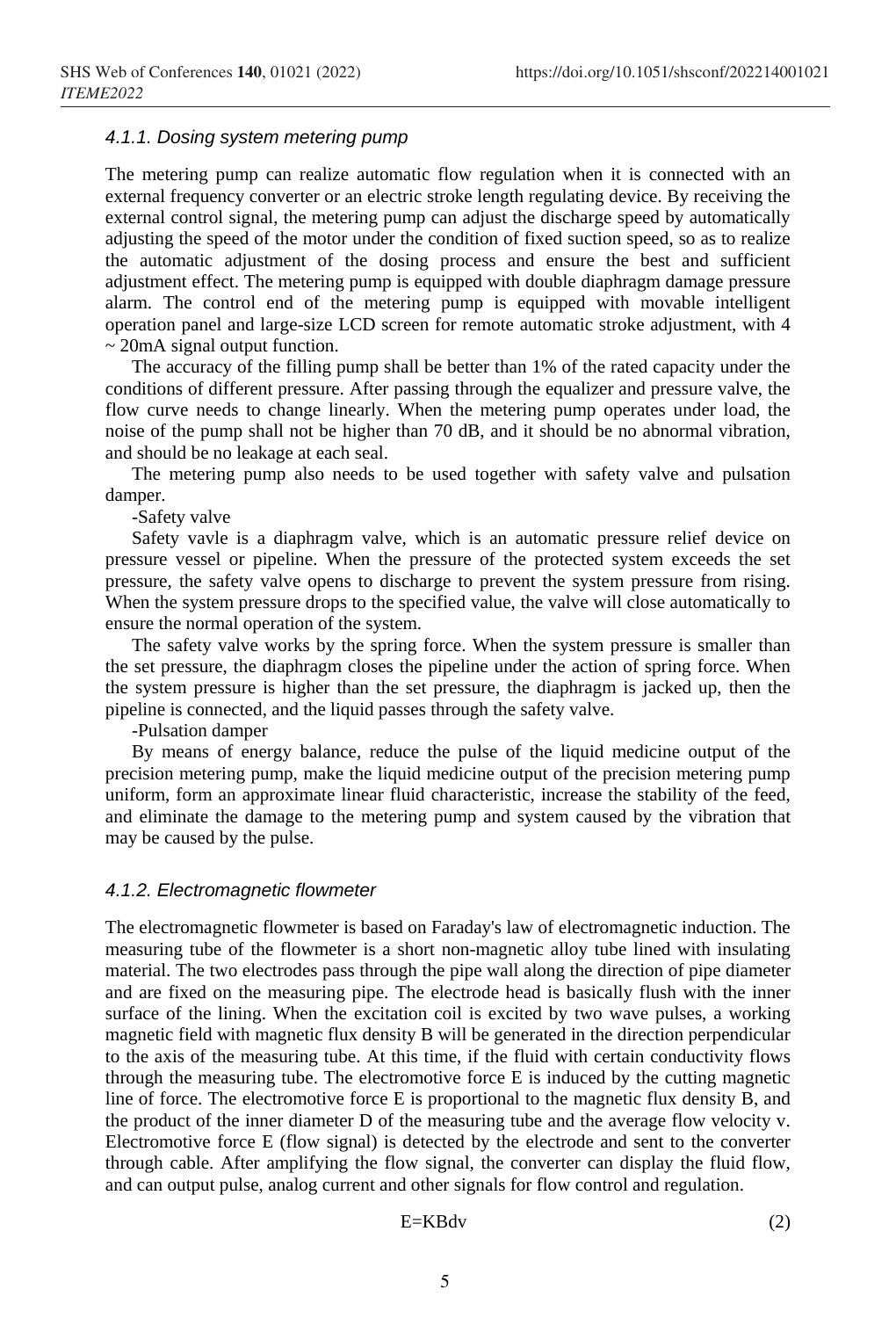Where: E is the signal voltage between electrodes (V), B represents magnetic flux density ( T ),D presents inner diameter of measuring pipe ( meter ),V presents average velocity ( meter / sec )

The electromagnetic flowmeter can be configured, and the configured data is saved in EPROM. After power off, the electromagnetic flowmeter can work immediately after restart. The electromagnetic flowmeter can be self-checked continuously. In case of failure, it shall be able to give an alarm through the user's control system, so that the maintenance personnel can query the electromagnetic flowmeter.

# *4.1.3. Electric ball valve*

Valve use method: close the ball valve, remove the Union and carry out the work in the rear section without stopping the equipment pipeline in the front section. Remote control valve switch. The switch of the valve is automatically switched through contact feedback.

# **4.2. Dissolution preparation dilution system**

The liquid reagent is transported by tank car, and a signal is given to the electric ball valve to open in place. The reagent solution can be discharged into the liquid storage tank (medicine storage tank) directly or through the unloading pump. The liquid storage tank (medicine storage tank) is equipped with an ultrasonic liquid level gauge. The reagent solution is sent to the liquid storage tank (medicine storage tank) according to the requirements through the feedback signal of the ultrasonic liquid level gauge, and then a close in place signal is given to the electric ball valve to close the medicine inlet valve. Open the water inlet valve, the water inlet pipeline will deliver a certain amount of water to the liquid storage tank (medicine storage tank), mix the fixed amount of medicine with water, and the ultrasonic liquid level gauge will feed back the liquid level of the dosing tank (barrel). The system will automatically control the dosage of reagent solution according to the concentration set on the man-machine interface.

The storage tank is equipped with agitator and ultrasonic level gauge. The mixing paddle is made of corrosion-resistant 304 stainless steel plastic coated material, which can effectively prevent the corrosion problem caused by chemicals on the equipment. The dilution proportioning system is fully automatic. User can adjust the proportioning ratio in the system. The ratio has a variety of modes, which can be adjusted according to the volume ratio, density and other operation interfaces, which is convenient for operation and management.

# *4.2.1. Agitator*

The 10% concentration drug solution is prepared by the agitator, and the blade is used to rotate and stir rapidly to make the drug dissolve and diffuse in the water quickly, and the uniformity is more than 90%. The bidder shall optimize the design of the mixer based on its own high-efficiency flow shaft and ensure the best liquid discharge effect under the longterm operation of the mixer.

# *4.2.2. Magnetic flap level gauge*

Continuously measure the liquid level of storage tank and provide switching signal control for continuous operation of storage tank. The liquid level gauge is corrosion-resistant, and the supporting pipes are made of corrosion-resistant transparent materials with high,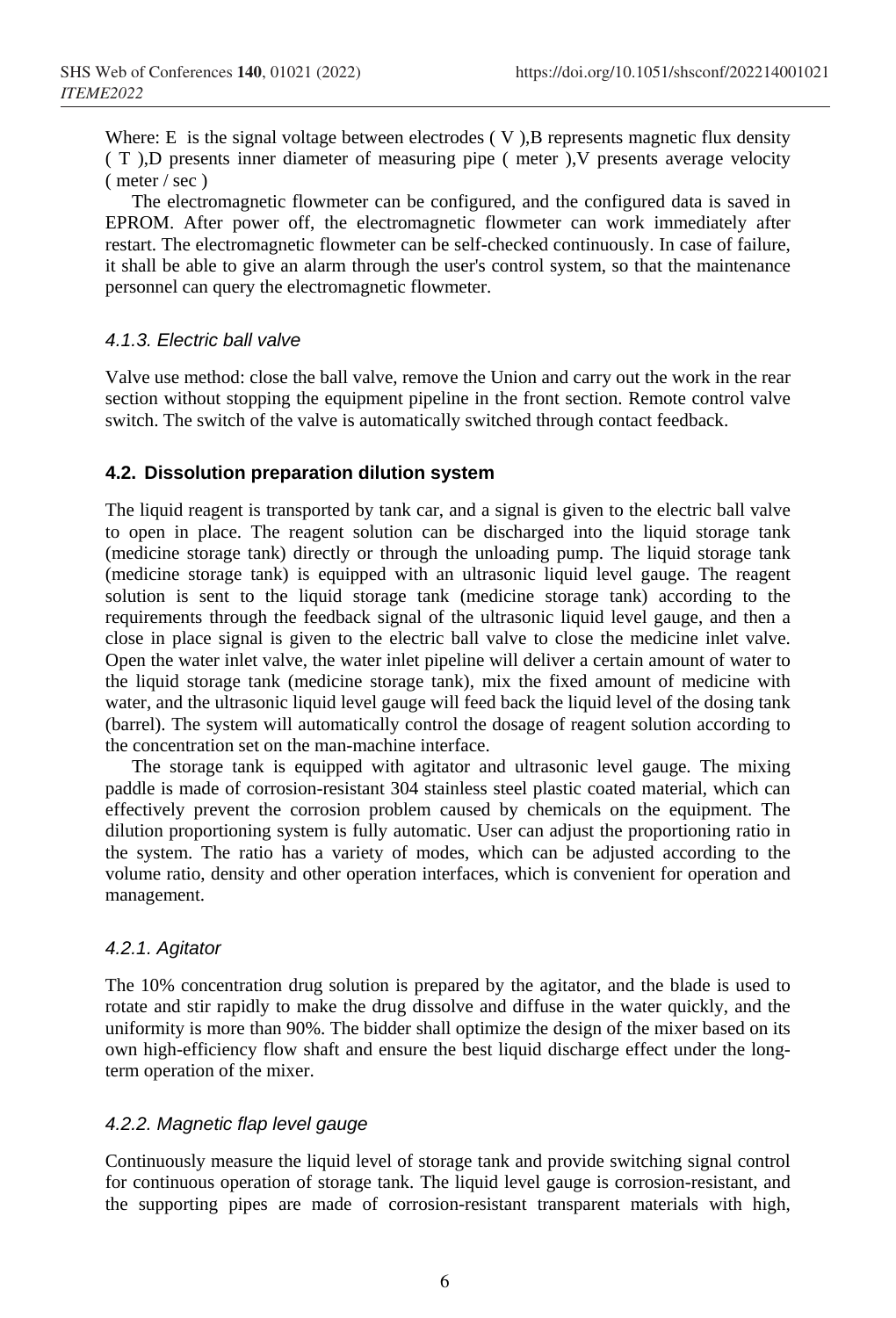medium and low liquid level display. Upper computer signal acquisition: high, medium and low liquid level.

# **4.3. Regulation control system**

The regulation control system is automatically controlled by PLC, seamlessly connected with the Ethernet switch on the on-site computer monitoring network, and the flow signal of each outlet main pipe is transmitted to control the dosage of reagent solution. Upload the operation status of reagent dosing system equipment and relevant instrument detection signals. The terminal provides operation and alarm terminal interfaces. The field control cabinet includes touch screen, which can display, set and modify process parameters in real time, and control the dilution and dosing of reagent solution. The metering pump shall be added according to the raw water flow ratio.

The whole set of reagent dosing device is automatically controlled in the whole process through PLC control equipment. When the tank truck is transporting materials, the liquid level of the chemical solution is controlled by the control box of the liquid storage tank / drug storage tank. Then dilute with the designed water volume, and control the start and stop with electric valve. PLC control equipment automatically controls its start and stop through the signal provided by the user.

### *4.3.1. Control requirements*

The regulation control system can realize the automatic control of the whole process of dilution and dosing of system reagent solution through PLC, and automatically adjust the parameters according to the raw water flow and water quality. It can realize the automatic adjustment of dosing amount, and has the function of manual local control.

Configure Industrial Ethernet to access the automatic control system and transmit the status signals by manual and automatic status, start and stop status, fault and other normal working conditions of the equipment. Add the upper computer screen to realize remote monitoring.

The main functions of the control system include:

-The system has two modes: local control (field button) and PLC control. Local control is the most priority control mode.

-When the system is in PLC control mode, it can realize full-automatic control of dilution, valve switching and dosing of metering pump according to the set parameters, so as to realize unattended operation.

-The reagent configuration concentration is adjustable, and the ingredients are automatically proportioned according to the set concentration.

-The flow proportional dosing or PID closed-loop control can be selected according to the actual situation.

#### *4.3.2. Frequency converter*

The control mode of the frequency converter adopts sensorless flux vector control. The hardware part of the frequency converter is composed of rectifier part, intermediate circuit part (including DC filter, anti surge circuit and capacitor), inverter part (including IGBT, output reactance, current transformer, etc.) and control part. It also has built-in fast fuse, RFI (EMC) filter and resident software equipped with RS485 communication port and its communication protocol.

The frequency converter is installed in the complete set of electric control cabinet. Each frequency converter has perfect protection functions, which at least include: power failure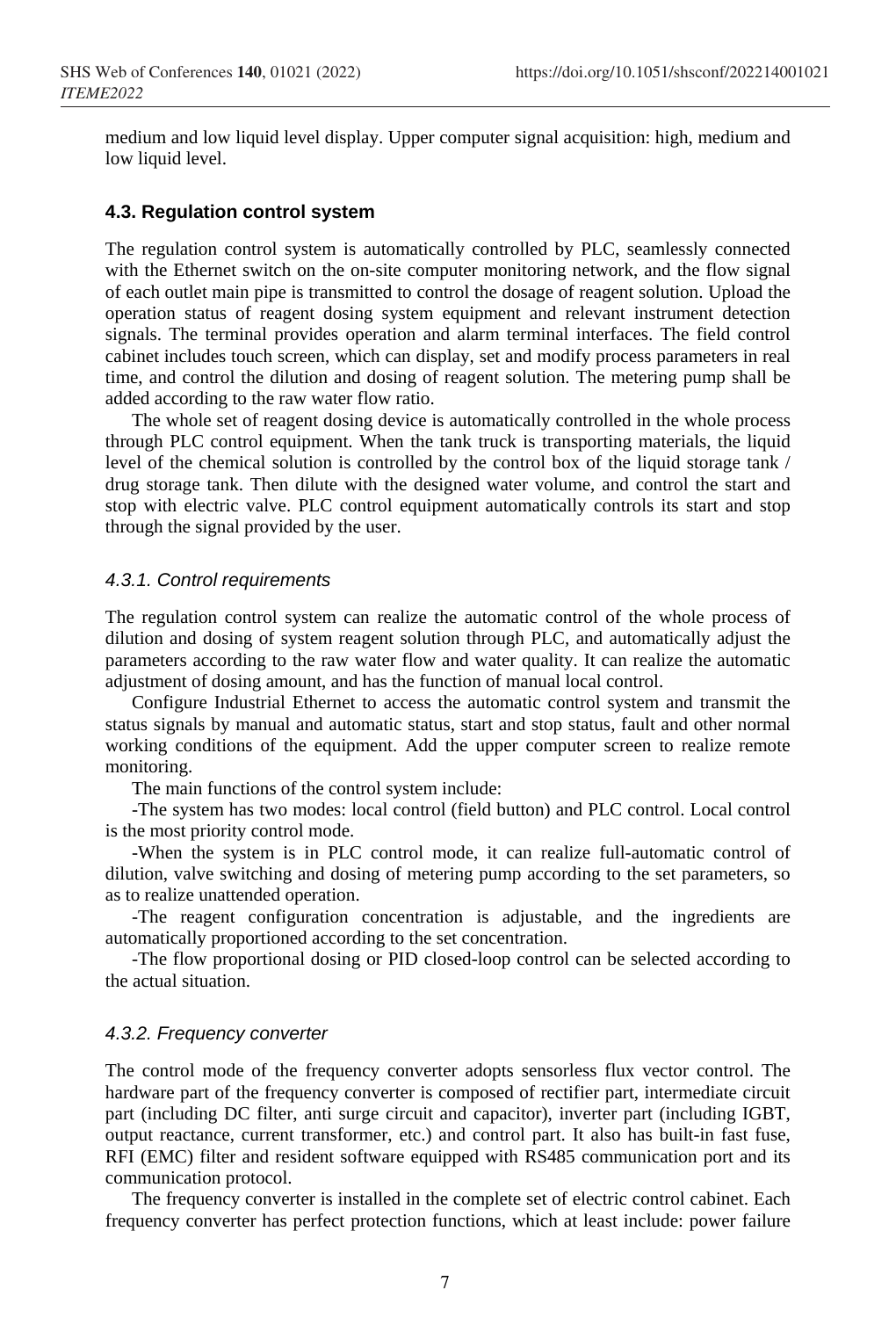protection such as overvoltage, undervoltage, phase loss and input imbalance of main power supply, overload protection and motor coil overheating protection. At the same time, it also includes fault protection functions such as frequency converter overload, frequency converter cooling fan fault, frequency converter temperature rise too high, setting signal too high / low, feedback signal too high / low, frequency converter fault, serial communication timeout and so on. According to the different nature of the fault, the general fault frequency converter shall be treated by reducing the carrier frequency or capacity, so as to maintain the uninterrupted operation of the system and the safety of the equipment as much as possible. The operation panel of the frequency converter can adjust and control the manual key of the machine. At the same time, it can set the speed 0-100% through the touch screen key on the panel of the electric cabinet.

# **5 Data analysis**

The automatic dosing system can effectively adjust the total phosphorus (TP) and turbidity NTU indexes of rainwater and river water. As shown in the figure 3, for the change of total phosphorus (TP) before and after treatment, the total phosphorus concentration downstream of the treatment point decreased by 90% on average.



**Fig. 2.** Comparison of total phosphorus concentration before and after treatment.

As shown in the figure 4, in order to change the turbidity NTU before and after treatment, the river water downstream of the treatment point can be controlled below 10NTU or even 5ntu, meeting the requirements of the water quality standard for recreational landscape in the river.



**Fig. 3.** Comparison of NTU before and after treatment.

# **6 Conclusion**

The integrated reuse equipment of rainwater and river water realized through the automatic dosing system greatly reduces the cumbersome manual dosing operation process on the